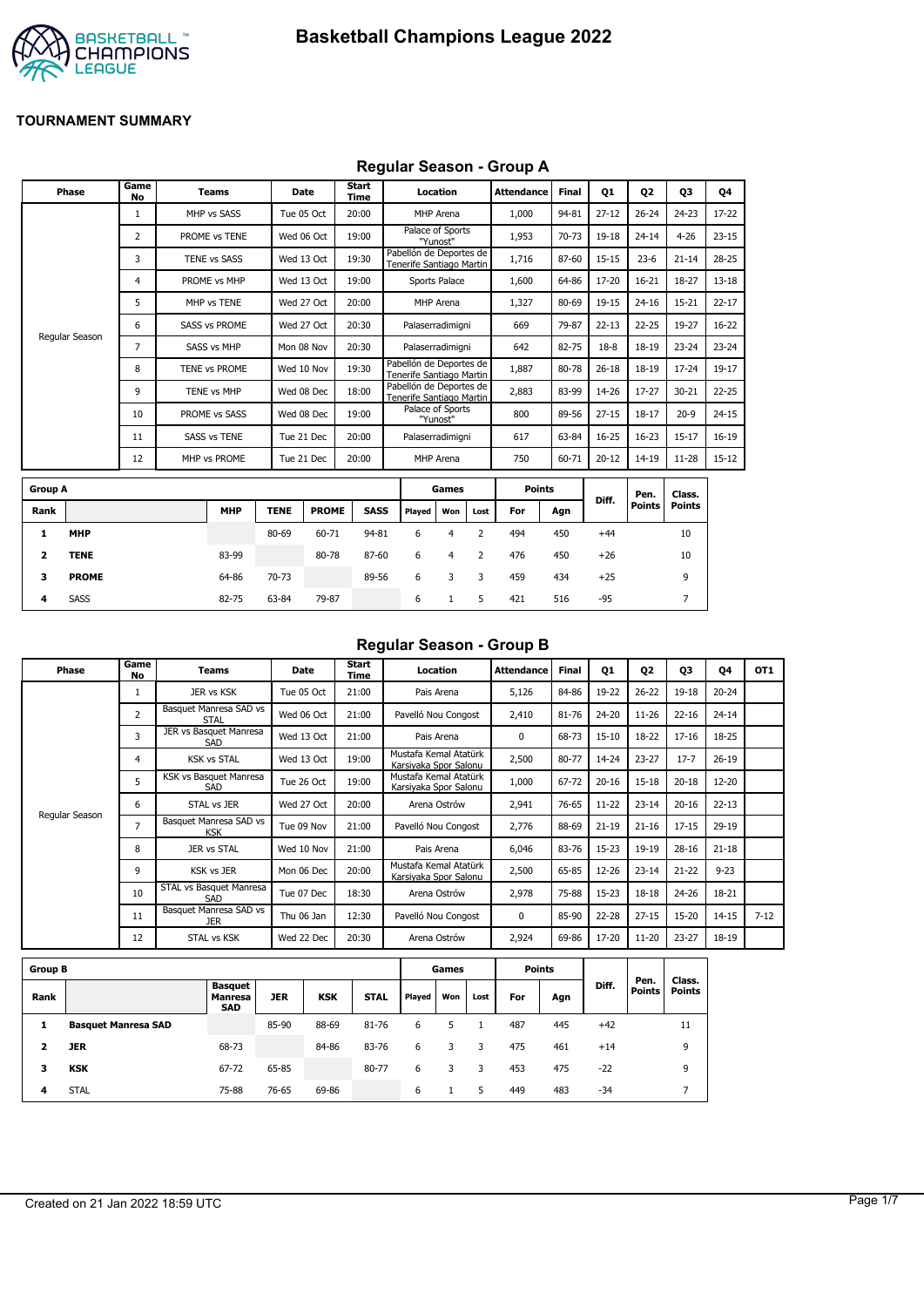



#### **Regular Season - Group C**

| Phase          | Game<br><b>No</b> | <b>Teams</b>        | Date       | Start<br>Time | Location                                            | <b>Attendance</b> | <b>Final</b> | Q1        | Q <sub>2</sub> | Q3        | Q4        | OT <sub>1</sub> |
|----------------|-------------------|---------------------|------------|---------------|-----------------------------------------------------|-------------------|--------------|-----------|----------------|-----------|-----------|-----------------|
|                | 1                 | LAVR vs JDA         | Tue 05 Oct | 19:30         | Peace and Friendship<br>Stadium                     | 400               | 65-63        | $16 - 14$ | $14 - 14$      | $14 - 15$ | $21 - 20$ |                 |
|                | 2                 | NIZH vs Unicaja SD  | Wed 06 Oct | 19:00         | Cultural Entertainment<br>Complex "Nagorny"         | 326               | 62-79        | 19-23     | $18 - 17$      | $12 - 12$ | 13-27     |                 |
|                | 3                 | JDA vs NIZH         | Tue 19 Oct | 20:30         | Palais des Sport Jean-<br>Michel Geoffroy           |                   | 89-75        | 12-26     | $28-13$        | $23 - 13$ | $26 - 23$ |                 |
|                | 4                 | Unicaja SD vs LAVR  | Wed 20 Oct | 20:30         | Palacio de Deportes<br>Jose Maria Martin<br>Carpena | 4,473             | 86-70        | $20 - 20$ | $25 - 15$      | $21 - 21$ | $20 - 14$ |                 |
|                | 5                 | Unicaja SD vs JDA   | Mon 01 Nov | 20:30         | Palacio de Deportes<br>Jose Maria Martin<br>Carpena | 4,919             | 83-54        | $21 - 22$ | $15 - 7$       | $26 - 7$  | $21 - 18$ |                 |
| Regular Season | 6                 | LAVR vs NIZH        | Tue 02 Nov | 19:30         | Peace and Friendship<br>Stadium                     | 500               | 95-86        | $28 - 27$ | $21 - 17$      | $13 - 15$ | 18-21     | $15-6$          |
|                | $\overline{7}$    | <b>NIZH vs LAVR</b> | Wed 17 Nov | 19:00         | Cultural Entertainment<br>Complex "Nagorny"         | 481               | 74-62        | $21 - 20$ | $19 - 11$      | $13 - 17$ | $21 - 14$ |                 |
|                | 8                 | JDA vs Unicaja SD   | Tue 16 Nov | 20:30         | Palais des Sport Jean-<br>Michel Geoffroy           | 4,000             | 78-68        | $21 - 15$ | $26 - 17$      | $13 - 17$ | 18-19     |                 |
|                | 9                 | <b>JDA vs LAVR</b>  | Tue 14 Dec | 20:30         | Palais des Sport Jean-<br>Michel Geoffrov           | 4,000             | 73-49        | $24 - 14$ | $14 - 15$      | $22 - 13$ | $13 - 7$  |                 |
|                | 10                | Unicaja SD vs NIZH  | Wed 15 Dec | 20:30         | Palacio de Deportes<br>Jose Maria Martin<br>Carpena | 6,137             | 93-69        | $15 - 17$ | $23 - 8$       | $27 - 25$ | 28-19     |                 |
|                | 11                | LAVR vs Unicaja SD  | Tue 21 Dec | 19:30         | Peace and Friendship<br>Stadium                     | $\Omega$          | 70-58        | $25-19$   | $16-9$         | $16 - 14$ | $13 - 16$ |                 |
|                | 12                | NIZH vs JDA         | Tue 21 Dec | 20:30         | Cultural Entertainment<br>Complex "Nagorny"         | 681               | 93-85        | 23-20     | $26 - 20$      | $26 - 27$ | 18-18     |                 |
|                |                   |                     |            |               |                                                     |                   |              |           |                |           |           |                 |

| <b>Group C</b> |             |                      |            |             |             |        | Games |      | <b>Points</b> |     |       | Pen.   | Class. |
|----------------|-------------|----------------------|------------|-------------|-------------|--------|-------|------|---------------|-----|-------|--------|--------|
| Rank           |             | <b>Unicaja</b><br>SD | <b>JDA</b> | <b>LAVR</b> | <b>NIZH</b> | Played | Won   | Lost | For           | Agn | Diff. | Points | Points |
| л.             | Unicaja SD  |                      | 83-54      | 86-70       | 93-69       | 6      | 4     |      | 467           | 403 | $+64$ |        | 10     |
| 2              | JDA         | 78-68                |            | 73-49       | 89-75       | 6      | 3     | 3    | 442           | 433 | $+9$  |        | 9      |
| 3              | <b>LAVR</b> | 70-58                | 65-63      |             | 95-86       | 6      |       |      | 411           | 440 | $-29$ |        | 9      |
| 4              | <b>NIZH</b> | 62-79                | 93-85      | 74-62       |             | 6      |       | 4    | 459           | 503 | $-44$ |        | 8      |

## **Regular Season - Group D**

| Phase          | Game<br>No     | Teams                                                 | <b>Date</b> | Start<br>Time | Location                          | <b>Attendance</b> | Final     | Q1        | 02        | 03        | Q4        |
|----------------|----------------|-------------------------------------------------------|-------------|---------------|-----------------------------------|-------------------|-----------|-----------|-----------|-----------|-----------|
|                | 1              | Universo Treviso Basket<br><b>SSDRL vs RIGA</b>       | Tue 05 Oct  | 20:30         | Palaverde                         | 1,353             | 91-85     | $23 - 22$ | 19-30     | $23 - 12$ | $26 - 21$ |
|                | $\overline{2}$ | SZOM vs AEK                                           | Wed 06 Oct  | 18:00         | Savaria Arena                     | 2,200             | 83-78     | 19-21     | $19 - 14$ | 19-19     | $26 - 24$ |
|                | 3              | <b>AEK vs Universo Treviso</b><br><b>Basket SSDRL</b> | Tue 19 Oct  | 19:30         | Ano Liosia Olympic<br>Sports Hall | 1,900             | 77-92     | 18-23     | 18-27     | $24 - 15$ | $17 - 27$ |
|                | 4              | RIGA vs SZOM                                          | Wed 20 Oct  | 19:00         | Arena Riga                        | 530               | 74-80     | $11 - 16$ | $26 - 19$ | 24-29     | $13 - 16$ |
|                | 5              | RIGA vs AEK                                           | Wed 03 Nov  | 19:00         | Arena Riga                        | 0                 | $92 - 76$ | $27 - 15$ | 19-19     | $22 - 22$ | 24-20     |
|                | 6              | Universo Treviso Basket<br><b>SSDRL vs SZOM</b>       | Wed 03 Nov  | 20:30         | Palaverde                         | 1,609             | 68-60     | $9 - 15$  | $23 - 12$ | $23 - 17$ | $13 - 16$ |
| Regular Season | 7              | AEK vs RIGA                                           | Mon 15 Nov  | 19:30         | Ano Liosia Olympic<br>Sports Hall | 1,150             | 88-79     | $25 - 25$ | $15 - 12$ | 18-21     | $30 - 21$ |
|                | 8              | SZOM vs Universo Treviso<br><b>Basket SSDRL</b>       | Wed 17 Nov  | 18:00         | Savaria Arena                     | 2,200             | 81-80     | 18-24     | $23-9$    | 18-24     | $22 - 23$ |
|                | 9              | RIGA vs Universo Treviso<br><b>Basket SSDRL</b>       | Tue 14 Dec  | 19:00         | Arena Riga                        | 500               | 74-71     | $16 - 15$ | 18-28     | $17 - 10$ | $23 - 18$ |
|                | 10             | AEK vs SZOM                                           | Tue 14 Dec  | 19:30         | Ano Liosia Olympic<br>Sports Hall | 1,250             | 83-89     | 15-26     | $23 - 16$ | $23 - 23$ | $22 - 24$ |
|                | 11             | SZOM vs RIGA                                          | Wed 22 Dec  | 20:00         | Savaria Arena                     | 2,500             | 68-59     | $15 - 27$ | $19-13$   | $17 - 12$ | $17 - 7$  |
|                | 12             | Universo Treviso Basket<br><b>SSDRL vs AEK</b>        | Wed 22 Dec  | 20:00         | Palaverde                         | 1,709             | 81-69     | 19-12     | $26 - 17$ | 14-24     | $22 - 16$ |
|                |                |                                                       |             |               |                                   |                   |           |           |           |           |           |

| <b>Group D</b> |                                                |             |                                                                    |             |            |        | Games |      |     | Points |       |                       |                         |
|----------------|------------------------------------------------|-------------|--------------------------------------------------------------------|-------------|------------|--------|-------|------|-----|--------|-------|-----------------------|-------------------------|
| Rank           |                                                | <b>SZOM</b> | <b>Universo</b><br><b>Treviso</b><br><b>Basket</b><br><b>SSDRL</b> | <b>RIGA</b> | <b>AEK</b> | Played | Won   | Lost | For | Agn    | Diff. | Pen.<br><b>Points</b> | Class.<br><b>Points</b> |
|                | <b>SZOM</b>                                    |             | 81-80                                                              | 68-59       | 83-78      | 6      |       |      | 461 | 442    | $+19$ |                       | 11                      |
| 2              | <b>Universo Treviso Basket</b><br><b>SSDRL</b> | 68-60       |                                                                    | 91-85       | 81-69      | 6      | 4     |      | 483 | 446    | $+37$ |                       | 10                      |
| 3              | <b>RIGA</b>                                    | 74-80       | 74-71                                                              |             | $92 - 76$  | 6      |       | 4    | 463 | 474    | $-11$ |                       | 8                       |
| 4              | <b>AEK</b>                                     | 83-89       | 77-92                                                              | 88-79       |            | 6      |       | 5    | 471 | 516    | $-45$ |                       |                         |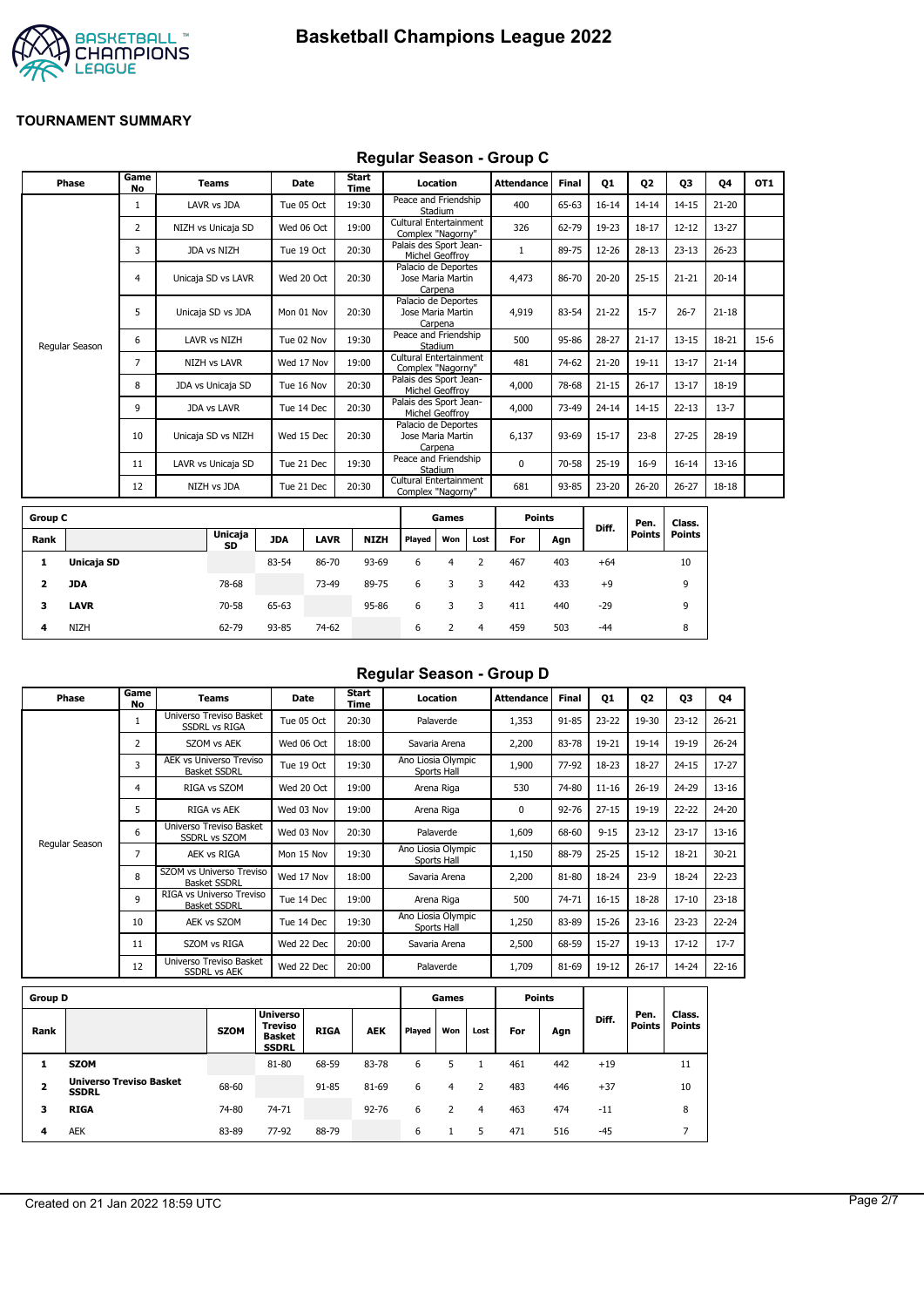

## **Regular Season - Group E**

|                         | Phase          | Game<br>No     | <b>Teams</b>        |             | Date        | Start<br>Time |             |                   | Location       |                | <b>Attendance</b> | Final     | <b>Q1</b> | 02        | 03            | Q4        |
|-------------------------|----------------|----------------|---------------------|-------------|-------------|---------------|-------------|-------------------|----------------|----------------|-------------------|-----------|-----------|-----------|---------------|-----------|
|                         |                | 1              | <b>IGOK vs PAOK</b> |             | Tue 05 Oct  | 18:30         |             | Sportska Dvorana  | Laktaši        |                | 700               | 68-64     | 19-12     | $7 - 20$  | $17 - 17$     | $25 - 15$ |
|                         |                | $\overline{2}$ | <b>GALA vs NYMB</b> |             | Wed 06 Oct  | 21:00         |             | Sinan Erdem Arena |                |                | 1,200             | 101-85    | 23-26     | 29-22     | $23-19$       | $26 - 18$ |
|                         |                | 3              | PAOK vs NYMB        |             | Tue 12 Oct  | 19:30         |             | PAOK Sports Arena |                |                | 1,500             | 83-84     | $11 - 21$ | $24 - 19$ | $23 - 25$     | $25-19$   |
|                         |                | 4              | <b>IGOK vs GALA</b> |             | Wed 13 Oct  | 18:30         |             | Sportska Dvorana  | Laktaši        |                | 1,000             | 85-89     | $17-27$   | $27 - 25$ | $23 - 16$     | 18-21     |
|                         |                | 5              | PAOK vs GALA        |             | Mon 25 Oct  | 19:30         |             | PAOK Sports Arena |                |                | 2,500             | 81-74     | $12 - 24$ | $21 - 12$ | $22 - 17$     | $26 - 21$ |
|                         | Regular Season | 6              | NYMB vs IGOK        |             | Tue 26 Oct  | 18:30         |             | Kralovka Arena    |                |                | 1,370             | 86-82     | $16 - 14$ | $30 - 21$ | 18-31         | $22 - 16$ |
|                         |                | $\overline{7}$ | <b>GALA vs IGOK</b> |             | Tue 09 Nov  | 20:00         |             | Sinan Erdem Arena |                |                | 1,516             | 82-74     | $15 - 19$ | $19 - 15$ | $26 - 25$     | $22 - 15$ |
|                         |                | 8              | NYMB vs PAOK        |             | Tue 09 Nov  | 18:30         |             | Kralovka Arena    |                |                | 1,790             | $71 - 75$ | $21 - 21$ | 19-16     | $21 - 12$     | $10 - 26$ |
|                         |                | 9              | <b>IGOK vs NYMB</b> |             | Tue 07 Dec  | 18:30         |             | Sportska Dvorana  | Laktaši        |                | 400               | 76-69     | $26 - 25$ | $13 - 19$ | $23-8$        | $14 - 17$ |
|                         |                | 10             | <b>GALA vs PAOK</b> |             | Wed 08 Dec  | 20:00         |             | Sinan Erdem Arena |                |                | 3,273             | 87-75     | 28-22     | $20 - 18$ | $28 - 18$     | $11 - 17$ |
|                         |                | 11             | <b>NYMB vs GALA</b> |             | Wed 22 Dec  | 18:30         |             |                   | Kralovka Arena |                | 973               | 86-92     | $22 - 26$ | $23 - 20$ | 19-29         | $22 - 17$ |
|                         |                | 12             | PAOK vs IGOK        |             | Wed 29 Dec  | 19:30         |             | PAOK Sports Arena |                |                | 1,200             | 64-75     | $18 - 17$ | 19-21     | $8 - 23$      | 19-14     |
| <b>Group E</b>          |                |                |                     |             |             |               |             |                   | Games          |                | <b>Points</b>     |           |           | Pen.      | Class.        |           |
| Rank                    |                |                | <b>GALA</b>         | <b>IGOK</b> | <b>PAOK</b> |               | <b>NYMB</b> | Played            | Won            | Lost           | For               | Agn       | Diff.     | Points    | <b>Points</b> |           |
| 1                       | <b>GALA</b>    |                |                     | 82-74       | 87-75       |               | 101-85      | 6                 | 5              | $\mathbf{1}$   | 525               | 486       | $+39$     |           | 11            |           |
| $\overline{\mathbf{z}}$ | <b>IGOK</b>    |                | 85-89               |             | 68-64       |               | 76-69       | 6                 | 3              | 3              | 460               | 454       | $+6$      |           | 9             |           |
| з                       | <b>PAOK</b>    |                | 81-74               | 64-75       |             |               | 83-84       | 6                 | 2              | $\overline{4}$ | 442               | 459       | $-17$     |           | 8             |           |
| 4                       | <b>NYMB</b>    |                | 86-92               | 86-82       | $71 - 75$   |               |             | 6                 | $\overline{2}$ | $\overline{4}$ | 481               | 509       | $-28$     |           | 8             |           |

### **Regular Season - Group F**

| Phase          | Game<br>No | Teams               | Date       | Start<br>Time | Location                     | Attendance | <b>Final</b> | 01        | 02        | 03        | 04        | OT <sub>1</sub> |
|----------------|------------|---------------------|------------|---------------|------------------------------|------------|--------------|-----------|-----------|-----------|-----------|-----------------|
|                |            | TOFA vs OOST        | Tue 05 Oct | 19:00         | Tofas Nilüfer Spor<br>Salonu | 700        | $92 - 83$    | $29 - 16$ | $20 - 22$ | $27 - 22$ | $16 - 23$ |                 |
|                | 2          | SIG vs KALE         | Wed 06 Oct | 20:30         | Rhenus Sport                 | 3,025      | $75 - 73$    | 19-24     | $22 - 12$ | $17 - 17$ | 17-20     |                 |
|                | 3          | OOST vs SIG         | Mon 11 Oct | 20:00         | Versluys   Dôme              | 901        | $77 - 83$    | $15 - 14$ | $23 - 25$ | 19-28     | $20 - 16$ |                 |
|                | 4          | <b>TOFA vs KALE</b> | Tue 12 Oct | 19:00         | Tofas Nilüfer Spor<br>Salonu | 0          | $77 - 81$    | $25 - 18$ | $15 - 22$ | $18 - 22$ | 19-19     |                 |
|                | 5          | SIG vs TOFA         | Tue 26 Oct | 20:30         | Rhenus Sport                 | 4,425      | 74-76        | $13 - 25$ | $21 - 15$ | $21 - 20$ | 19-16     |                 |
| Regular Season | 6          | KALE vs OOST        | Tue 26 Oct | 19:00         | Saku Suurhall                | 834        | 85-87        | $25-19$   | $21 - 16$ | $19 - 18$ | $10 - 22$ | $10 - 12$       |
|                | 7          | <b>TOFA vs SIG</b>  | Wed 10 Nov | 20:00         | Tofas Nilüfer Spor<br>Salonu | 794        | 85-75        | $27 - 15$ | 19-20     | $17 - 27$ | $22 - 13$ |                 |
|                | 8          | <b>OOST vs KALE</b> | Wed 10 Nov | 20:00         | Versluys   Dôme              | 1,001      | 99-66        | $25 - 22$ | $24 - 12$ | $26 - 16$ | $24 - 16$ |                 |
|                | 9          | <b>KALE vs SIG</b>  | Tue 07 Dec | 19:00         | Saku Suurhall                | 608        | 86-93        | 22-30     | $16 - 17$ | $21 - 18$ | $27 - 28$ |                 |
|                | 10         | <b>OOST vs TOFA</b> | Wed 08 Dec | 20:00         | Versluys   Dôme              | 20         | 78-83        | $19-10$   | 13-31     | $30 - 21$ | $16 - 21$ |                 |
|                | 11         | <b>KALE vs TOFA</b> | Tue 21 Dec | 20:00         | Saku Suurhall                | 408        | 72-70        | $21 - 15$ | $20 - 18$ | $11 - 21$ | $20 - 16$ |                 |
|                | 12         | SIG vs OOST         | Tue 21 Dec | 20:30         | Rhenus Sport                 | 4,527      | 91-92        | $25 - 25$ | $24 - 25$ | $13 - 23$ | $29-19$   |                 |

| <b>Group F</b> |             |             |            |             |             |        | Games |      | <b>Points</b> |     | Diff. | Pen.          | Class. |
|----------------|-------------|-------------|------------|-------------|-------------|--------|-------|------|---------------|-----|-------|---------------|--------|
| Rank           |             | <b>TOFA</b> | <b>SIG</b> | <b>OOST</b> | <b>KALE</b> | Played | Won   | Lost | For           | Agn |       | <b>Points</b> | Points |
| 1              | <b>TOFA</b> |             | 85-75      | $92 - 83$   | $77 - 81$   | 6      |       |      | 483           | 463 | $+20$ |               | 10     |
| 2              | SIG         | 74-76       |            | 91-92       | 75-73       | 6      | 3     | 3    | 491           | 489 | $+2$  |               | 9      |
| з              | <b>OOST</b> | 78-83       | 77-83      |             | 99-66       | 6      | 3     | 3    | 516           | 500 | $+16$ |               | 9      |
| 4              | <b>KALE</b> | 72-70       | 86-93      | 85-87       |             | 6      |       | 4    | 463           | 501 | -38   |               | 8      |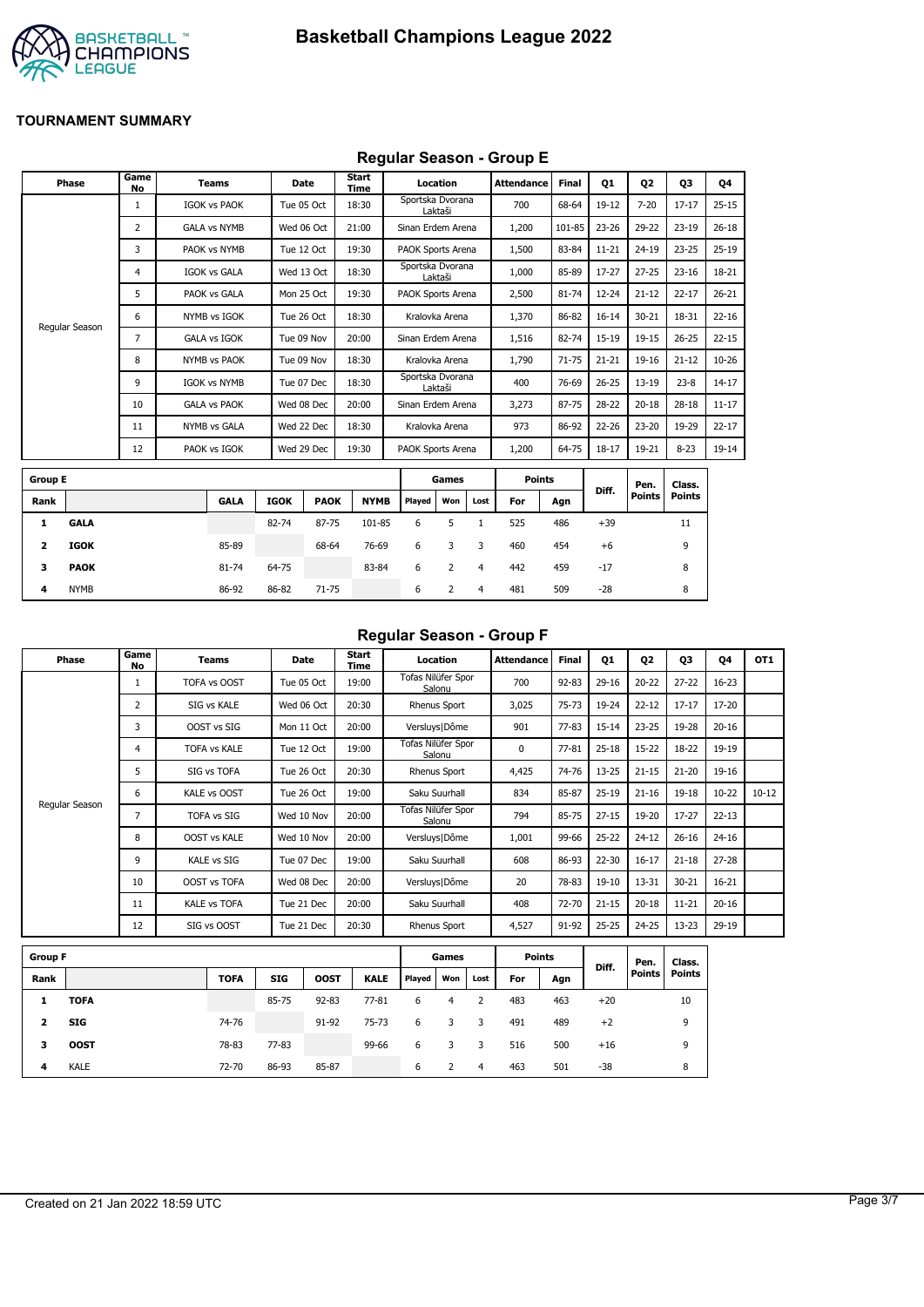

## **Regular Season - Group G**

|                | <b>Phase</b>   | Game<br>No | <b>Teams</b>        | Date        |            | <b>Start</b><br>Time |                                               | Location       |      | <b>Attendance</b> | <b>Final</b>   | Q1        | Q <sub>2</sub> | Q3            | 04        | OT1       | OT <sub>2</sub> |
|----------------|----------------|------------|---------------------|-------------|------------|----------------------|-----------------------------------------------|----------------|------|-------------------|----------------|-----------|----------------|---------------|-----------|-----------|-----------------|
|                |                |            | <b>BRIN vs HOLO</b> | Wed 06 Oct  |            | 20:30                | Palazzetto dello Sport<br>"Elio Pentassuglia" |                |      | 1,000             | 61-88          | $9 - 29$  | $13 - 20$      | $17 - 21$     | $22 - 18$ |           |                 |
|                |                | 2          | CLUJ vs DSK         | Tue 05 Oct  |            | 19:30                |                                               | <b>BTarena</b> |      | 1,650             | 66-60          | 14-21     | $18 - 10$      | $21 - 16$     | $13 - 13$ |           |                 |
|                |                | 3          | <b>BRIN vs CLUJ</b> | Mon 18 Oct  |            | 20:30                | Palazzetto dello Sport<br>"Elio Pentassuglia" |                |      | 1,500             | 71-76          | 15-18     | $14 - 12$      | $12 - 17$     | 30-29     |           |                 |
|                |                | 4          | DSK vs HOLO         | Tue 07 Dec  |            | 20:00                | Volkswagen Arena                              |                |      | 0                 | 86-79          | 18-23     | $22 - 19$      | $26 - 14$     | $20 - 23$ |           |                 |
|                |                | 5          | HOLO vs CLUJ        | Wed 03 Nov  |            | 19:45                | Holon Toto Arena                              |                |      | 0                 | 78-68          | 22-20     | $15 - 16$      | $21 - 19$     | $20 - 13$ |           |                 |
|                |                | 6          | <b>DSK vs BRIN</b>  | Wed 03 Nov  |            | 20:00                | Volkswagen Arena                              |                |      | 750               | 82-76          | 22-27     | $22 - 21$      | $19 - 13$     | 19-15     |           |                 |
|                | Regular Season | 7          | <b>BRIN vs DSK</b>  | Tue 16 Nov  |            | 20:30                | Palazzetto dello Sport<br>"Elio Pentassuglia" |                |      | 1,400             | 82-73          | $22 - 16$ | 19-27          | $20 - 8$      | $21 - 22$ |           |                 |
|                |                | 8          | CLUJ vs HOLO        | Wed 17 Nov  |            | 19:30                |                                               | <b>BTarena</b> |      | $\mathbf 0$       | 106-<br>101    | 17-24     | $20 - 22$      | $20 - 15$     | $26 - 22$ | $11 - 11$ | $12 - 7$        |
|                |                | 9          | HOLO vs DSK         | Wed 15 Dec  |            | 21:00                | Holon Toto Arena                              |                |      | 0                 | 64-57          | 15-19     | $12 - 10$      | $22 - 13$     | $15 - 15$ |           |                 |
|                |                | 10         | <b>CLUJ vs BRIN</b> | Wed 15 Dec  |            | 19:00                |                                               | <b>BTarena</b> |      | 4,112             | 104-94         | 28-19     | $27 - 29$      | 28-26         | $21 - 20$ |           |                 |
|                |                | 11         | <b>HOLO vs BRIN</b> | Wed 22 Dec  |            | 19:00                | Holon Toto Arena                              |                |      | 0                 | 84-80          | $30 - 16$ | 17-20          | $21 - 22$     | 16-22     |           |                 |
|                |                | 12         | DSK vs CLUJ         | Wed 22 Dec  |            | 20:00                | Volkswagen Arena                              |                |      | 1,470             | $101 -$<br>103 | 24-26     | $25 - 25$      | 29-18         | 23-34     |           |                 |
| <b>Group G</b> |                |            |                     |             |            |                      |                                               | Games          |      | <b>Points</b>     |                |           | Pen.           | Class.        |           |           |                 |
| Rank           |                |            | <b>CLUJ</b>         | <b>HOLO</b> | <b>DSK</b> | <b>BRIN</b>          | Played                                        | Won            | Lost | For               | Agn            | Diff.     | Points         | <b>Points</b> |           |           |                 |
| 1              | <b>CLUJ</b>    |            |                     | 106-101     | 66-60      | 104-94               | 6                                             | 5              |      | 523               | 505            | $+18$     |                | 11            |           |           |                 |

| Regular Season - Group H |  |  |
|--------------------------|--|--|
|                          |  |  |

| Phase          | Game<br>No     | <b>Teams</b>          | Date       | Start<br>Time | Location                              | Attendance | <b>Final</b>                                                                                                                                                                                                                                                                                                                                                                                                                    | Q1        | Q <sub>2</sub> | Q3                                                                            | <b>Q4</b> | OT <sub>1</sub> | OT <sub>2</sub> |
|----------------|----------------|-----------------------|------------|---------------|---------------------------------------|------------|---------------------------------------------------------------------------------------------------------------------------------------------------------------------------------------------------------------------------------------------------------------------------------------------------------------------------------------------------------------------------------------------------------------------------------|-----------|----------------|-------------------------------------------------------------------------------|-----------|-----------------|-----------------|
|                |                | <b>BURG vs BESIK</b>  | Mon 04 Oct | 20:30         | Pabellon Multiusos<br>Coliseum Burgos | 7,415      | 82-74                                                                                                                                                                                                                                                                                                                                                                                                                           | $21 - 20$ | $23 - 23$      | $14 - 15$                                                                     | $24 - 16$ |                 |                 |
|                | $\overline{2}$ | <b>OLDEN vs VILN</b>  | Wed 06 Oct | 20:00         | <b>EWE Arena</b>                      | 2,836      | 76-72                                                                                                                                                                                                                                                                                                                                                                                                                           | $16 - 18$ | $21 - 20$      | $21 - 21$                                                                     | 18-13     |                 |                 |
|                | 3              | <b>VILN vs BURG</b>   | Tue 19 Oct | 19:30         | Avia Solutions Group<br>Arena         | 2,632      | 87-69                                                                                                                                                                                                                                                                                                                                                                                                                           | $22 - 17$ | $27 - 13$      | $17 - 22$                                                                     | $21 - 17$ |                 |                 |
|                | 4              | <b>OLDEN VS BESIK</b> | Tue 19 Oct | 20:00         | <b>EWE Arena</b>                      | 3,000      | 81-83                                                                                                                                                                                                                                                                                                                                                                                                                           | $31 - 25$ | $21 - 17$      | $13 - 25$<br>$16 - 16$<br>$5 - 5$<br>$11 - 21$<br>14-21<br>$33 - 17$<br>19-21 |           |                 |                 |
|                | 5.             | <b>BESIK vs VILN</b>  | Tue 02 Nov | 20:00         | Besiktas Akatlar Arena                | 500        | 82-79<br>$22 - 21$<br>$22 - 6$<br>$16 - 18$<br>92-80<br>$24 - 24$<br>82-69<br>$21 - 22$<br>$20 - 14$<br>$22 - 15$<br>$19 - 18$<br>72-85<br>$25 - 14$<br>$14 - 17$<br>$16 - 24$<br>17-30<br>71-69<br>19-17<br>$22 - 16$<br>$17 - 18$<br>$13 - 18$<br>18-21<br>$24 - 25$<br>$15 - 17$<br>75-82<br>18-19<br>$21 - 17$<br>$22 - 26$<br>$15 - 23$<br>77-84<br>$19 - 18$<br>88-72<br>$21 - 19$<br>$18 - 18$<br>$18 - 17$<br>$31 - 18$ | $8 - 5$   |                |                                                                               |           |                 |                 |
|                | 6              | <b>BURG vs OLDEN</b>  | Tue 02 Nov | 20:30         | Pabellon Multiusos<br>Coliseum Burgos | 6,819      |                                                                                                                                                                                                                                                                                                                                                                                                                                 |           |                |                                                                               |           |                 |                 |
| Regular Season | 7              | <b>VILN vs BESIK</b>  | Wed 17 Nov | 19:30         | Avia Solutions Group<br>Arena         | 4,121      |                                                                                                                                                                                                                                                                                                                                                                                                                                 |           |                |                                                                               |           |                 |                 |
|                | 8              | <b>OLDEN vs BURG</b>  | Wed 17 Nov | 20:00         | <b>EWE Arena</b>                      | 3,157      |                                                                                                                                                                                                                                                                                                                                                                                                                                 |           |                |                                                                               |           |                 |                 |
|                | 9              | <b>VILN vs OLDEN</b>  | Mon 13 Dec | 19:30         | <b>Avia Solutions Group</b><br>Arena  | 4,836      |                                                                                                                                                                                                                                                                                                                                                                                                                                 |           |                |                                                                               |           |                 |                 |
|                | 10             | <b>BESIK vs BURG</b>  | Tue 14 Dec | 20:00         | Besiktas Akatlar Arena                | 568        |                                                                                                                                                                                                                                                                                                                                                                                                                                 |           |                |                                                                               |           |                 |                 |
|                | 11             | <b>BURG vs VILN</b>   | Tue 21 Dec | 18:00         | Pabellon Multiusos<br>Coliseum Burgos | 5,213      |                                                                                                                                                                                                                                                                                                                                                                                                                                 |           |                |                                                                               |           |                 |                 |
|                | 12             | <b>BESIK vs OLDEN</b> | Tue 21 Dec | 20:00         | Besiktas Akatlar Arena                | 385        |                                                                                                                                                                                                                                                                                                                                                                                                                                 |           |                |                                                                               |           |                 |                 |

| <b>Group H</b> |              |             |             |              | Games        |        | <b>Points</b> |      |     | Pen. | Class. |        |        |
|----------------|--------------|-------------|-------------|--------------|--------------|--------|---------------|------|-----|------|--------|--------|--------|
| Rank           |              | <b>VILN</b> | <b>BURG</b> | <b>BESIK</b> | <b>OLDEN</b> | Played | Won           | Lost | For | Agn  | Diff.  | Points | Points |
|                | <b>VILN</b>  |             | 87-69       | 82-69        | $71-69$      | 6      | 4             |      | 475 | 442  | $+33$  |        | 10     |
| 2              | <b>BURG</b>  | 77-84       |             | 82-74        | $92 - 80$    | 6      | 4             | 2    | 487 | 472  | $+15$  |        | 10     |
| з              | <b>BESIK</b> | 82-79       | 75-82       |              | 88-72        | 6      |               | 3    | 471 | 478  | -7     |        | 9      |
| 4              | <b>OLDEN</b> | 76-72       | 72-85       | 81-83        |              | 6      |               | 5    | 450 | 491  | $-41$  |        |        |

**2 HOLO** 78-68 64-57 84-80 6 4 2 494 458 +36 10 **3 DSK** 101-103 86-79 82-76 6 2 4 459 470 -11 8 **4** BRIN 71-76 61-88 82-73 6 1 5 464 507 -43 7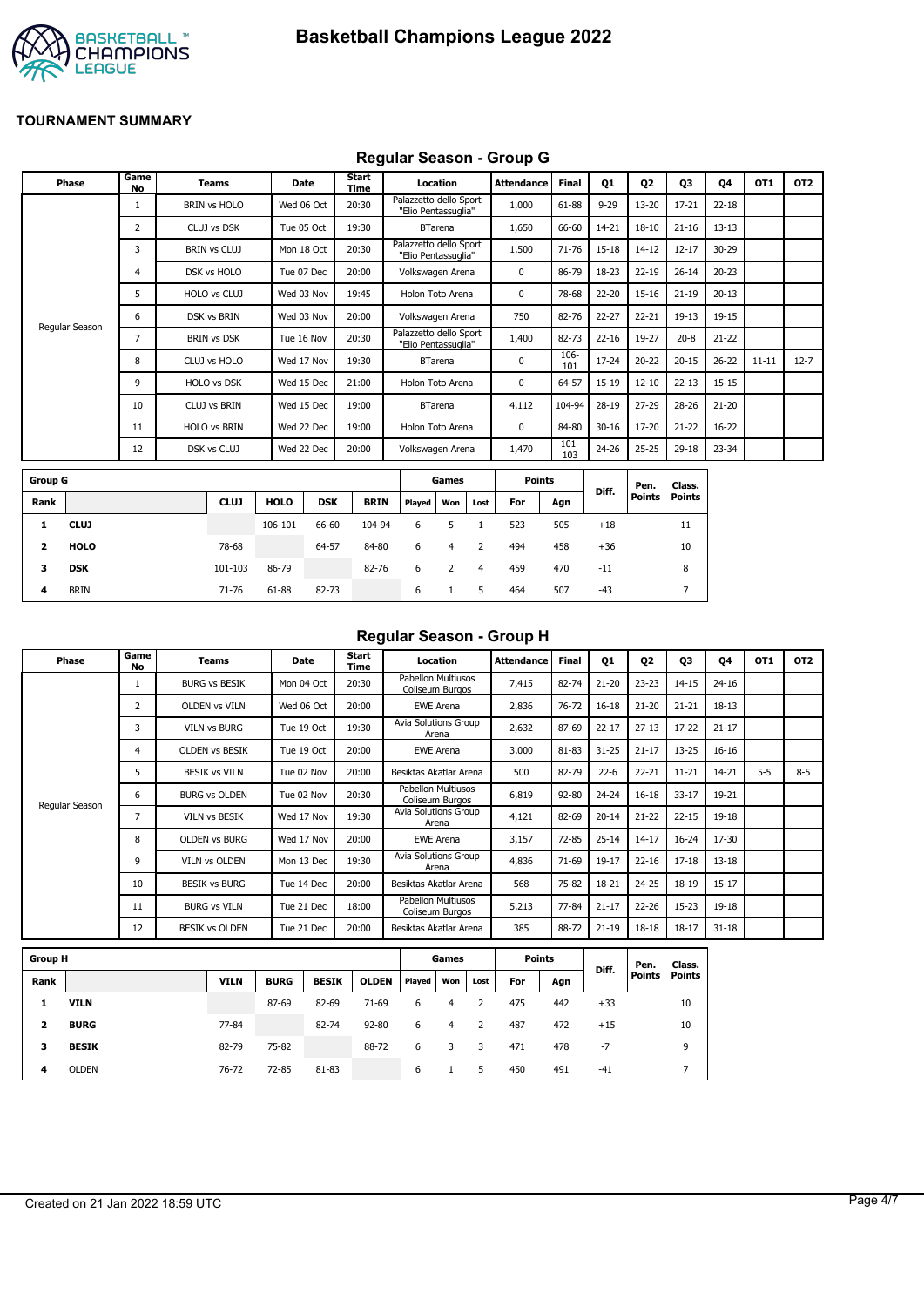# **Basketball Champions League 2022**



#### **TOURNAMENT SUMMARY**

|          |                               |                     |            |               | <b>Play-ins</b>             |                   |              |           |                |           |           |
|----------|-------------------------------|---------------------|------------|---------------|-----------------------------|-------------------|--------------|-----------|----------------|-----------|-----------|
| Phase    | Game<br>No                    | Teams               | Date       | Start<br>Time | Location                    | <b>Attendance</b> | <b>Final</b> | Q1        | Q <sub>2</sub> | Q3        | Q4        |
|          | A                             | IGOK vs OOST        | Tue 04 Jan | 18:30         | Sportska Dvorana<br>Laktaši | 800               | 87-72        | $23 - 22$ | $16 - 20$      | $29 - 17$ | $19-13$   |
| Play-ins | B                             | OOST vs IGOK        | Tue 18 Jan | 20:00         | Versluys   Dôme             |                   | 85-64        | $30 - 12$ | $20 - 12$      | $17 - 20$ | 18-20     |
|          | $\overline{\phantom{0}}$<br>◡ | <b>IGOK vs OOST</b> | Thu 20 Jan | 18:30         | Sportska Dvorana<br>Laktaši | 500               | 77-83        | $22 - 18$ | $21 - 21$      | $18 - 21$ | $16 - 23$ |

|          |                   |                                                        |                                                 |                      | <b>Play-ins</b>                                     |              |                |           |                                              |           |           |
|----------|-------------------|--------------------------------------------------------|-------------------------------------------------|----------------------|-----------------------------------------------------|--------------|----------------|-----------|----------------------------------------------|-----------|-----------|
| Phase    | Game<br><b>No</b> | <b>Teams</b>                                           | <b>Date</b>                                     | Start<br><b>Time</b> | Location                                            | Attendance   | <b>Final</b>   | <b>01</b> | 02                                           | Q3        | 04        |
|          |                   | <b>BURG vs DSK</b>                                     | Tue 04 Jan                                      | 20:30                | Pabellon Multiusos<br>Coliseum Burgos               | 4,412        | 83-78          | 19-25     | $20 - 14$                                    | $25-19$   | 19-20     |
|          |                   | JDA vs RIGA                                            | Tue 04 Jan                                      | 20:30                | Palais des Sport Jean-<br>Michel Geoffroy           | 2,000        | 84-77          | 14-18     | $25 - 18$                                    | $22 - 21$ | $23 - 20$ |
|          |                   | SIG vs PAOK                                            | Wed 05 Jan                                      | 20:00                | <b>Rhenus Sport</b>                                 | 2,000        | 105-78         | $30 - 18$ | $27 - 16$                                    | $20 - 25$ | 28-19     |
|          | A                 | <b>HOLO vs BESIK</b>                                   | Wed 05 Jan                                      | 21:00                | Holon Toto Arena                                    | $\mathbf 0$  | $72 - 73$      | $20 - 17$ | $15 - 11$                                    | $17 - 24$ | $20 - 21$ |
|          |                   | TENE vs KSK                                            | Wed 12 Jan                                      | 19:30                | Pabellón de Deportes de<br>Tenerife Santiago Martin | 652          | 76-69<br>87-72 | 19-16     | 18-24                                        | $17 - 12$ | $22 - 17$ |
|          |                   | Universo Treviso Basket<br><b>SSDRL vs LAVR</b>        | Wed 12 Jan                                      | 20:30                | Palaverde                                           | 1,037        |                | $23 - 20$ | $21 - 16$                                    | 19-21     | $24 - 15$ |
|          |                   | 21:00<br><b>JER vs PROME</b><br>Wed 12 Jan             |                                                 | Pais Arena           | 4,000                                               | 95-70        | $40 - 16$      | $22 - 24$ | $16 - 7$                                     | $17 - 23$ |           |
| Play-ins |                   | PAOK vs SIG                                            | 19:30<br>Wed 12 Jan<br>PAOK Sports Arena<br>500 | 79-80                | 15-23                                               | $19 - 14$    | $23 - 15$      | $22 - 28$ |                                              |           |           |
|          |                   | <b>BESIK vs HOLO</b>                                   | Wed 12 Jan                                      | 20:00                | Besiktas Akatlar Arena                              | 0            | 70-72          | $26 - 13$ | 18-24                                        | $11 - 16$ | 15-19     |
|          | B                 | <b>LAVR vs Universo Treviso</b><br><b>Basket SSDRL</b> | Tue 18 Jan                                      | 19:30                | Peace and Friendship<br>Stadium                     | 300          | 78-90          | 14-22     | $18 - 17$                                    | $23 - 23$ | $23 - 28$ |
|          |                   | <b>DSK vs BURG</b>                                     | Tue 18 Jan                                      | 20:00                | Volkswagen Arena                                    | 828          | 85-66          | $21 - 16$ | $19-18$<br>$22 - 13$                         | $23-19$   |           |
|          |                   | <b>KSK vs TENE</b>                                     | Tue 18 Jan                                      | 20:00                | Mustafa Kemal Atatürk<br>Karsiyaka Spor Salonu      | 1,500        | 88-80          | $21 - 17$ | 18-27                                        | 24-21     | $25 - 15$ |
|          |                   | RIGA vs JDA                                            | Fri 21 Jan                                      | 19:00                | Arena Riga                                          | 500          | 79-83          | $20 - 28$ | $17 - 16$                                    | 19-20     | $23-19$   |
|          |                   | <b>HOLO vs BESIK</b>                                   | Wed 19 Jan                                      | 21:00                | Holon Toto Arena                                    | $\mathbf{0}$ | 74-68          | $13 - 16$ | $26 - 14$<br>19-22<br>$20 - 18$<br>$21 - 24$ | $16 - 16$ |           |
|          | C                 | TENE vs KSK                                            | Thu 20 Jan                                      | 19:30                | Pabellón de Deportes de<br>Tenerife Santiago Martin | 1,118        | 74-71          | $17 - 11$ |                                              |           | $16 - 18$ |
|          |                   | <b>BURG vs DSK</b>                                     | Thu 20 Jan                                      | 20:30                | Pabellon Multiusos<br>Coliseum Burgos               | 4,678        | 68-80          | $16 - 16$ | 18-24                                        | $20 - 21$ | 14-19     |

| Legend     |                                            |       |                   |     |              |    |              |
|------------|--------------------------------------------|-------|-------------------|-----|--------------|----|--------------|
| Class.     | $\overline{\phantom{a}}$<br>Classification | Diff. | <b>Difference</b> | DSQ | Disqualified | GP | Games played |
| <b>OTx</b> | Overtime                                   | Qx    | Quarter Time      | W/L | Win/Loss     |    |              |

## Created on 21 Jan 2022 18:59 UTC Page 5/7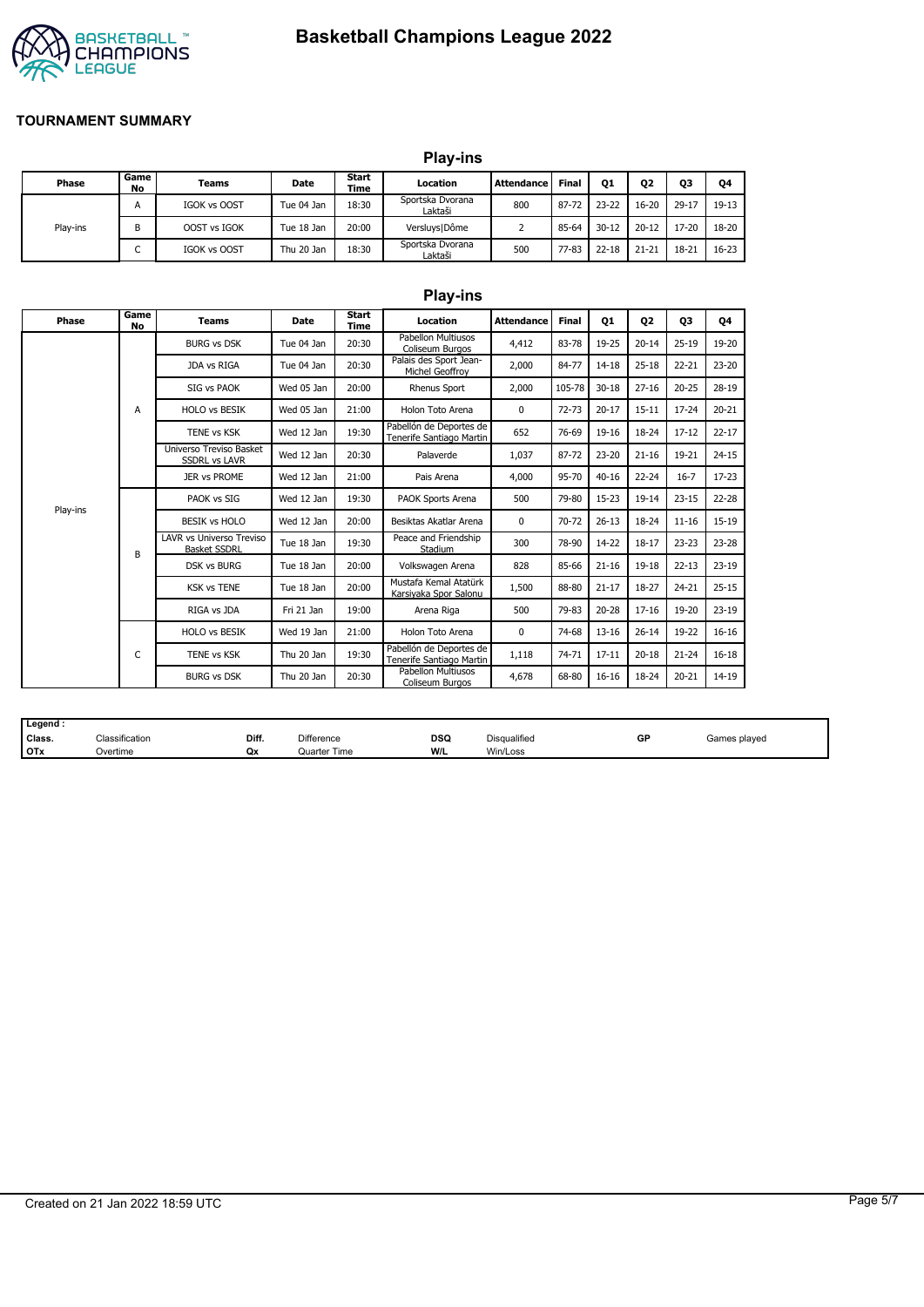